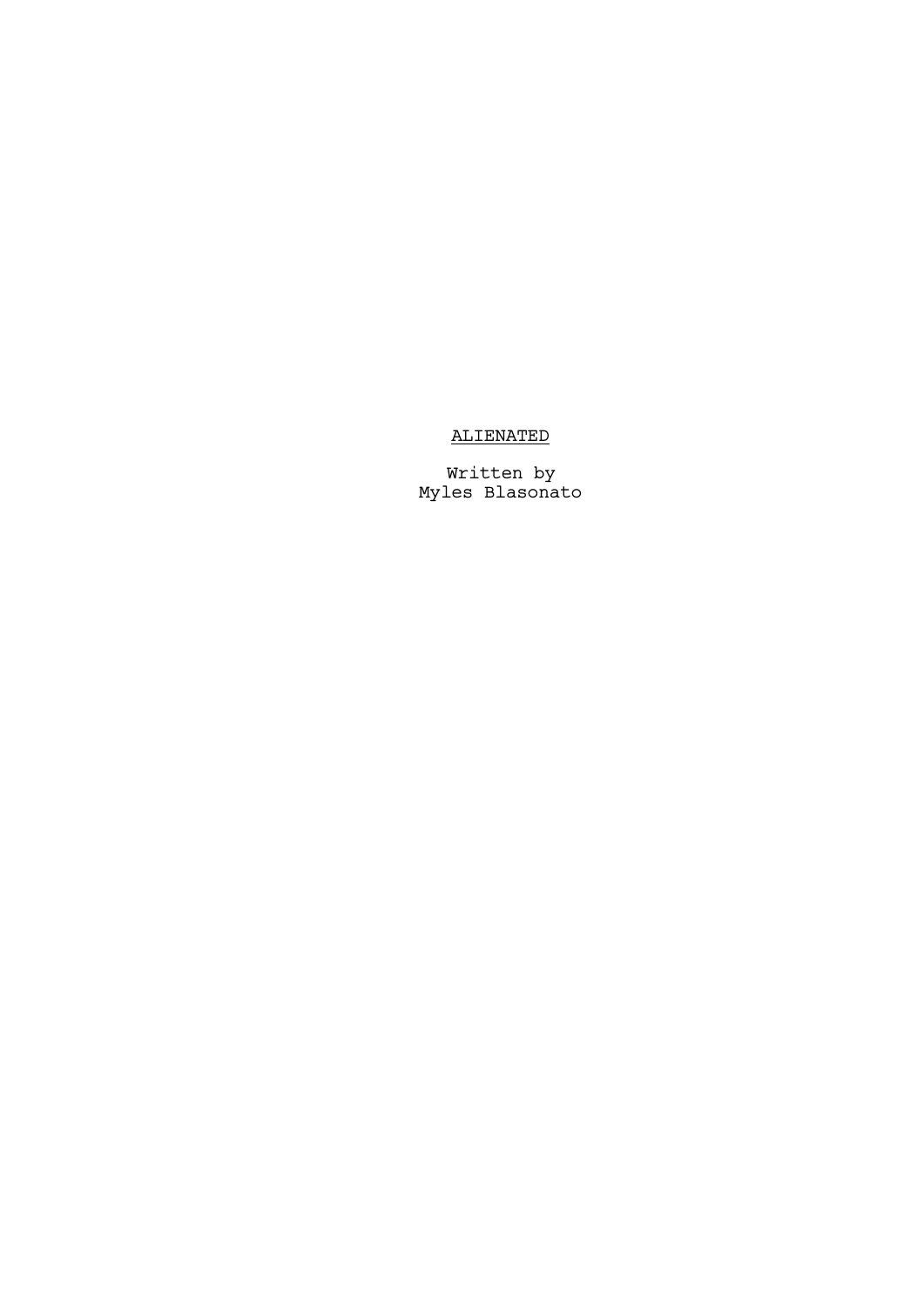## FADE IN:

INT. BEDROOM - MORNING

The alarm BEEPS.

JACK (15) slowly reaches out his hand and WHACKS the alarm.

SMASHES it to pieces.

BEGIN CREDIT SEQUENCE:

His glasses are next to it.

LADY (O.S.) Jack! Get your butt up! You'll be late for school, again!

Jack is fast asleep.

SUSAN (45) loudly opens Jack's bedroom door while carrying a present wrapped up in paper with the number '18' covering it.

She spreads Jack's blinds apart. The sun shines through, blindingly.

Jack turns away from the sun's rays.

SUSAN I know you're awake!

JACK (drowsy) Okay, okay.

Susan walks over to Jack's bed and notices the broken alarm.

SUSAN Another alarm, Jack?

Jack looks at the broken alarm clock.

JACK I... don't know.

Susan hands Jack his present.

SUSAN Happy birthday, Kiddo.

Susan kisses Jack on the forehead.

Jack sits up and rubs his eyes.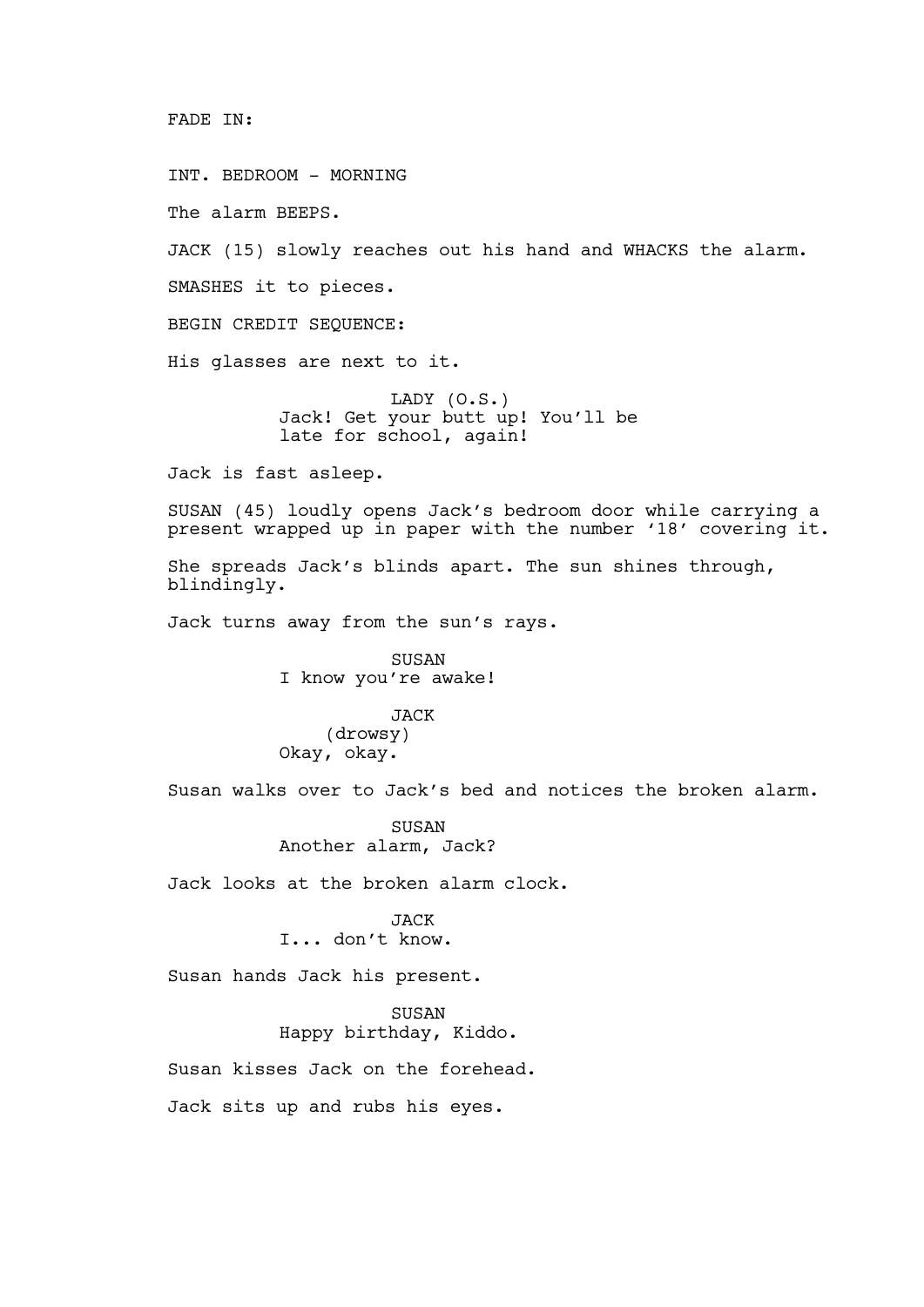He puts on his glasses.

JACK

Thanks mum.

Jack begins unwrapping his present.

SUSAN

Imported straight from Japan.

Jack finishes unwrapping a cardboard box.

He opens it and takes out a watch:

JACK

A Kinetic Watch! How did you--

SUSAN

Your cousin.

Jack puts it on.

SUSAN (CONT'D) It's supposed to suppress up to half a million Joules.

Jack tosses his blanket aside and stands up.

He looks at Susan.

She smiles at him.

Jack punches the wall.

It doesn't break.

JACK

It works!

Susan smiles, proudly.

JACK (CONT'D) Thanks so much, mum.

SUSAN I'm so happy it works.

Jack and Susan embrace for a moment.

SUSAN (CONT'D) Now, time to get`ready for school. And don't forget your birthday dinner after school.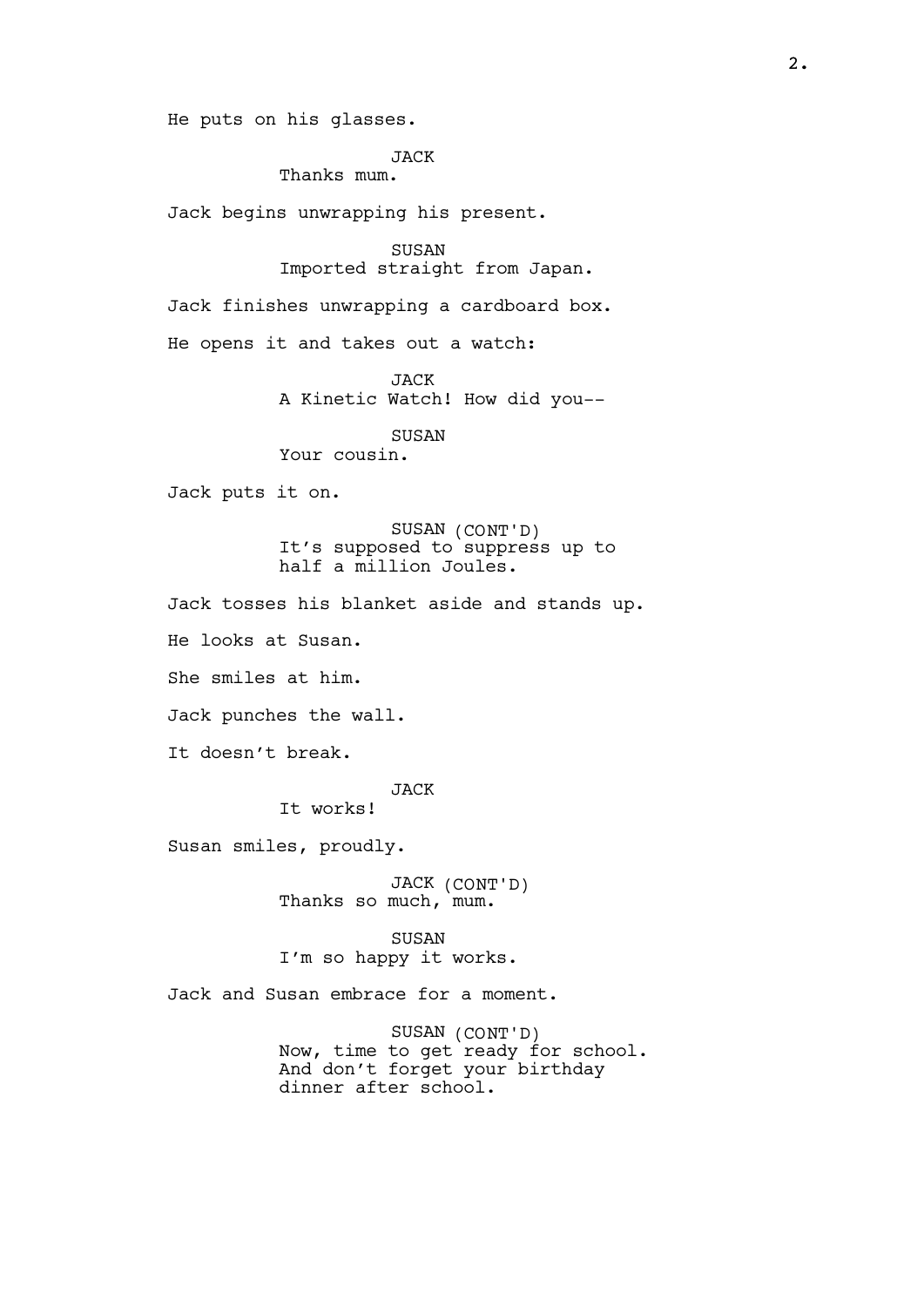## END CREDIT SEQUENCE.

EXT. HIGH-SCHOOL - MORNING

Students are scattered around the front of the school. Kissing, laughing and playing sports. Some are even sitting on blankets in the sun.

The school bus arrives.

It's doors open.

Students begin walking out:

BRAD (laughing) Oh, man - tell me about it. If I can hook up with Cheryl at the prom- -

LANCE You couldn't hook up a fishing rod.

BRAD You'll see. One more day, my friend. One more day.

More students come out:

GABBY I found my dress!

CHERYL Really?! Why wasn't I informed earlier?

GABBY Sorry, I found it shopping with my mum, yesterday.

CHERYL My place after school?

GABBY

Definitely.

Jack hobbles out of the bus.

Brad and Lance spot him and his new watch.

BRAD What's you got there, Weirdo?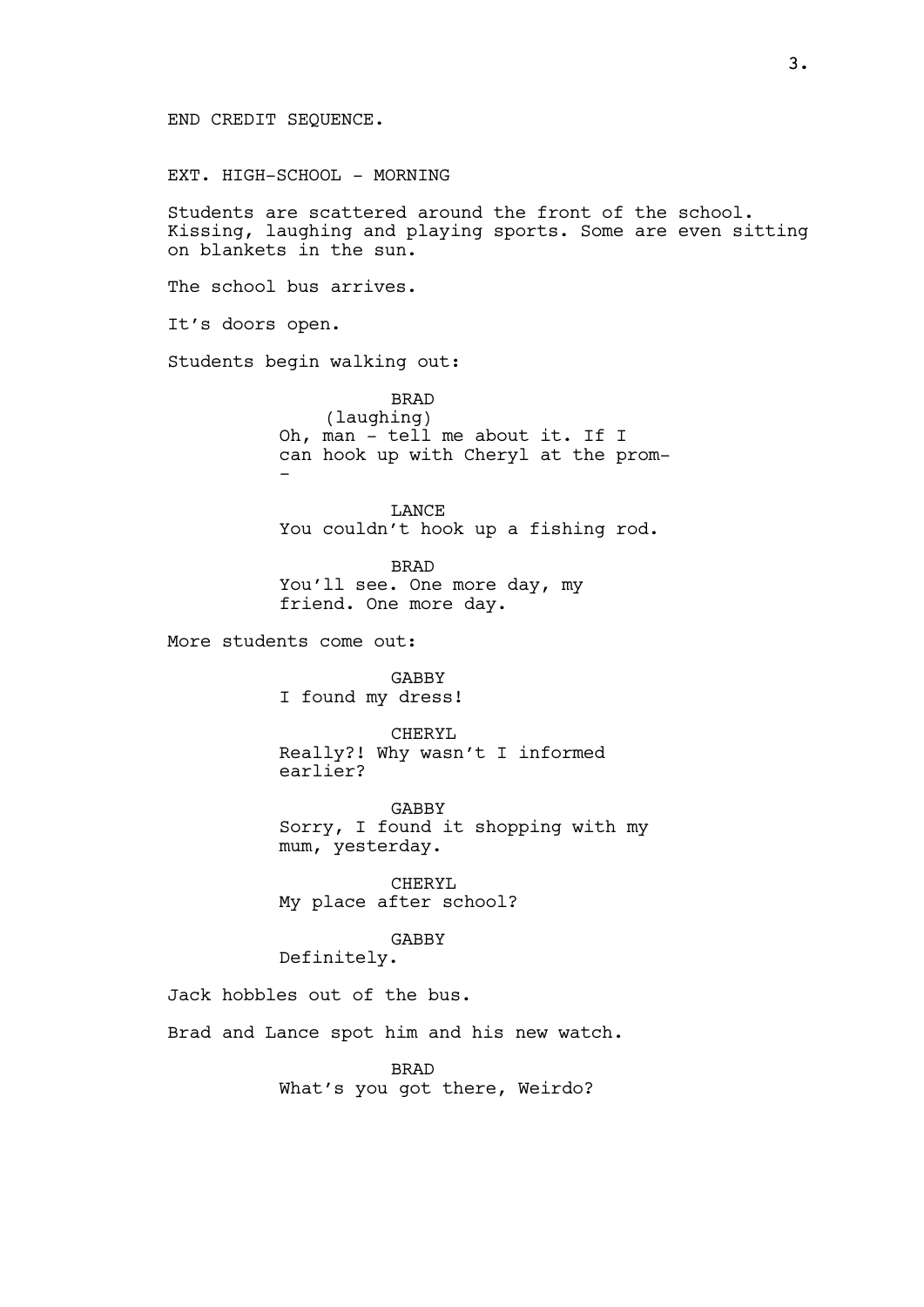**GABBY** Leave him alone Brad. It's eight forty five in the morning. Brad brushes Gabby's remark off and notices Cheryl: BRAD Hey Cheryl. I hired a sick limo for tomorrow night! CHERYL I was thinking of going with Gabby, actually. BRAD What?! But you're MY date! (beat) Gabby can come, too! GABBY Yeah, I think I'll pass. CHERYL Sorry, Brad. I have to get to class. Gabby and Cheryl walk off. LANCE Smooth, man. (sarcastic) She's definitely keen. BRAD Shut up. INT. CLASSROOM - DAY The students are seated, listening to LAUREL (36), the Astrophysics teacher, as he writes on the whiteboard. He turns to face the class. LAUREL So much evidence of life has been found. NASA, in fact, is building another, more powerful, drone to begin exploring other galaxies. Lance passes Gabby a note. LANCE

For Cheryl.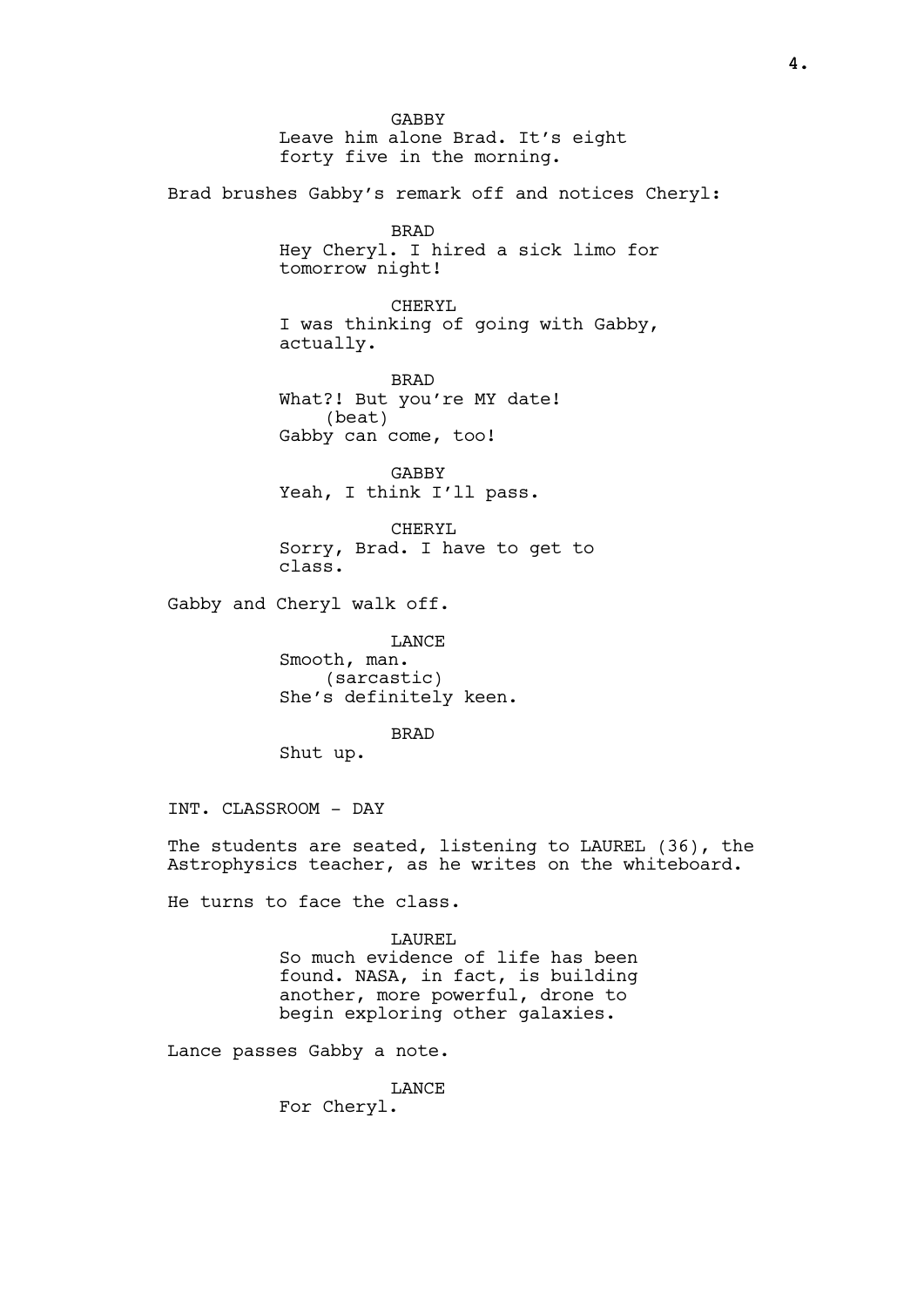Gabby hands Cheryl the note.

Cheryl unfolds it.

Reads it.

CHERYL (to Gabby) He wants to meet up after school.

GABBY He's just gonna try and convince you to go with him to prom.

CHERYL He is my date, Gabby. (beat) You should come! It'll be fun.

GABBY Fine. The damn limo better have alcohol--

LAUREL Ladies! I see your enthusiasm for extraterrestrials can't be contained. (beat) How many known galaxies are estimated to exist? Answer correctly and skip detention this afternoon.

Cheryl and Gabby stare at each other, blankly.

Gabby shrugs.

GABBY

A hundred?

LAUREL Add a million to the end of that and you'd be correct. I'll see the both of you after class--

JACK (O.S.) Add an extra hundred, sir.

LAUREL (to Jack) Excuse me?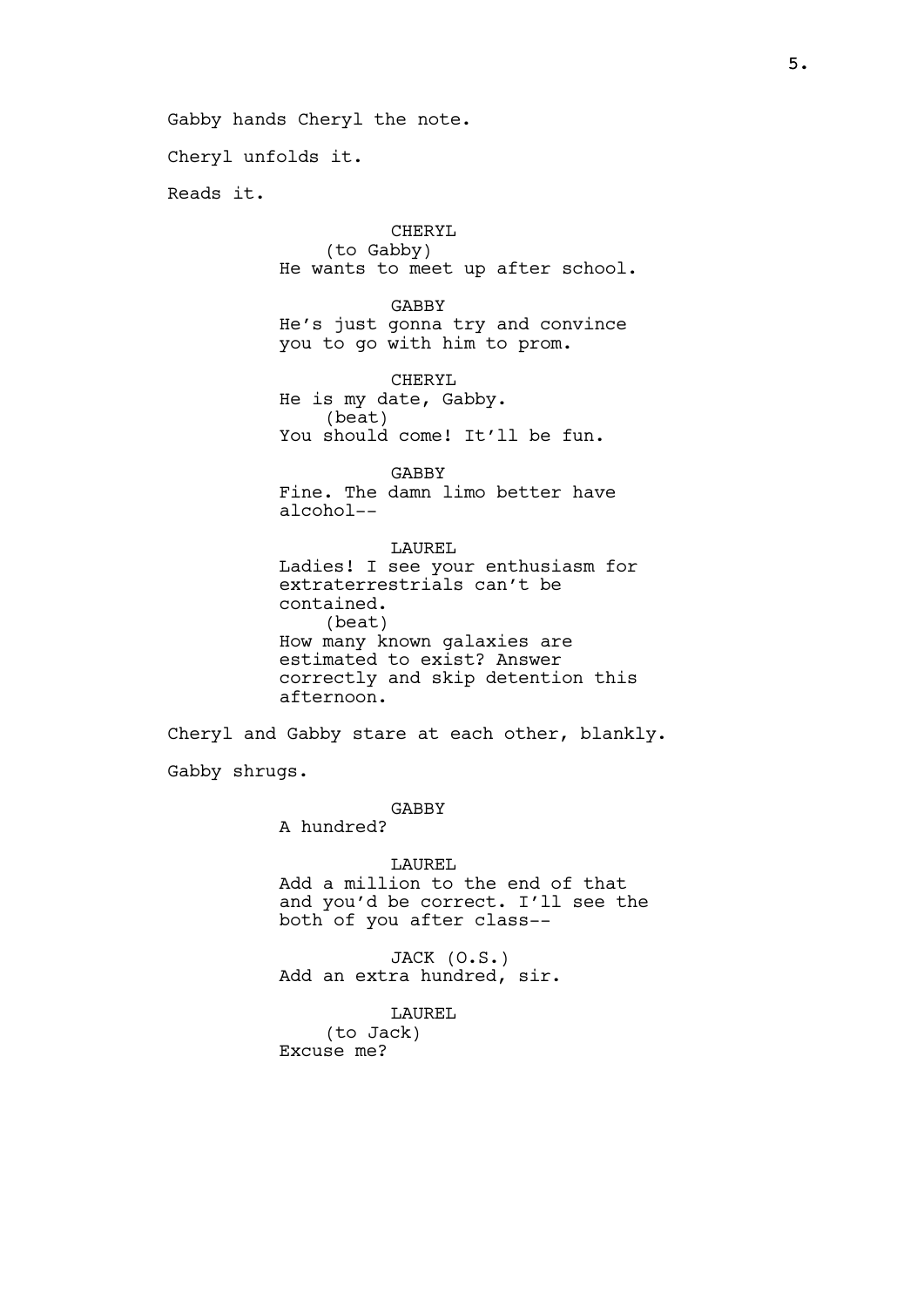**JACK** There are approximately two hundred million galaxies estimated to exist in the universe... with that number increasing as telescope technology improves. By two thousand and twenty, more than two hundred and fifty million galaxies are estimated to be discovered.

LAUREL Stick around after class, Smarty Pants. (to the Cheryl and Gabby) Don't let it happen, again.

The bell RINGS.

The students begin, quickly, leaving the classroom:

LAUREL (CONT'D) Don't forget to read chapter ten for homework.

Slowly the room empties:

LAUREL (CONT'D) We have a pop-quiz tomorrow so make sure you're prepared!

Jack is the last one to leave:

LAUREL (CONT'D) Mr. Kent. Where did you get that information from?

JACK My cousin... he works for NASA. Tells me a bunch of stuff.

LAUREL

NASA?

Jack nods.

LAUREL (CONT'D) Well, try not to say anything when I'm disciplining students next time.

Laurel notices the Kinetic Watch.

LAUREL (CONT'D) Where did you get that?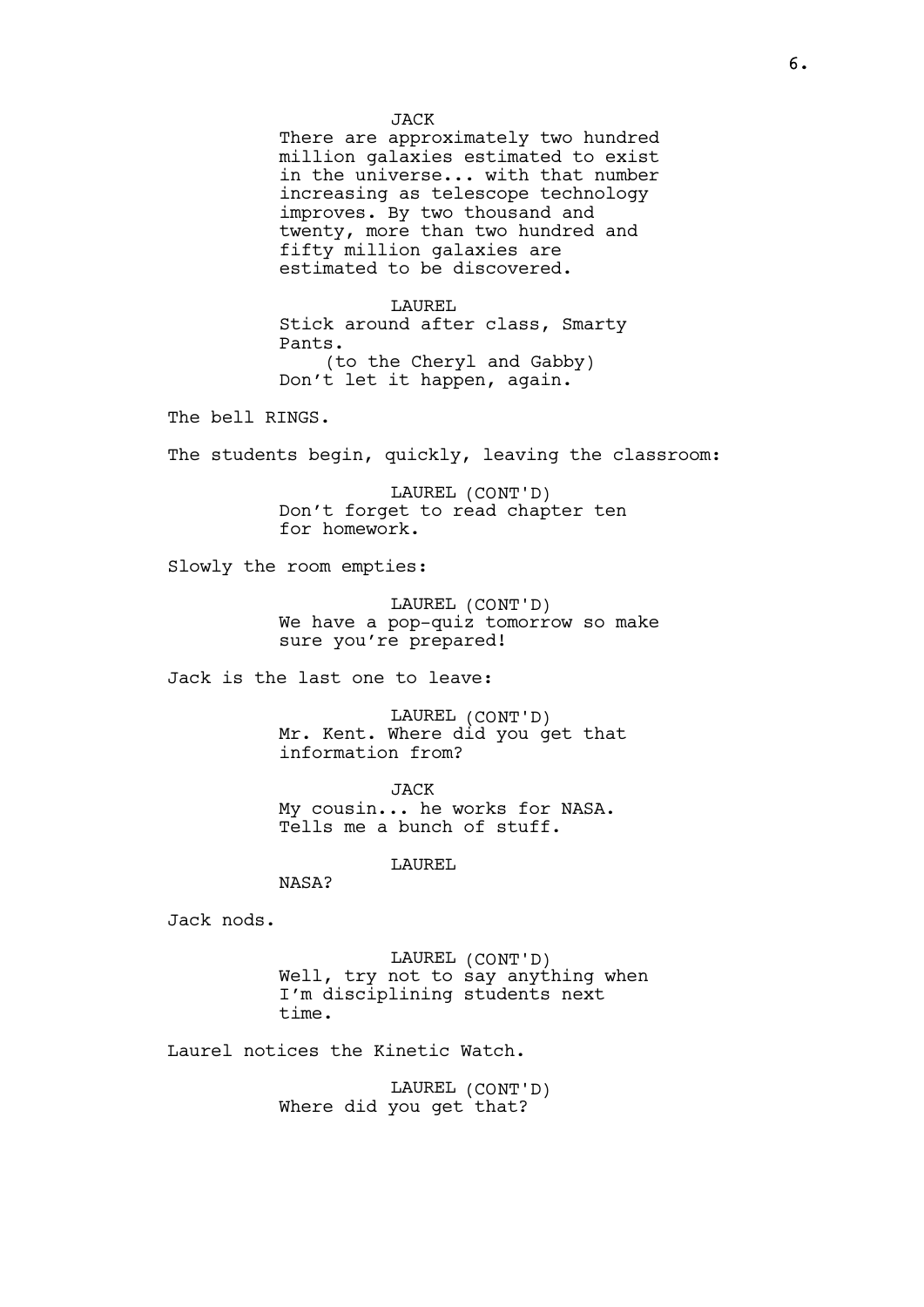JACK My cousin sent it... for my birthday. LAUREL Why on EARTH would you even need something like that? Jack begins sweating, nervously. JACK I have to go, sir. Mum's making me a birthday dinner. Jack quickly leaves. Laurel stares at the door in deep thought. He's suspicious. EXT. NIEGHBOURHOOD - AFTERNOON Jack is walking home. A car pulls up. It's Brad and Lance: BRAD Hey, Jack! What's ya doing? Jack ignores Brad. BRAD (CONT'D) You hear me, freak? Brad swerves and stops the car blocking Jack's path. Brad and Lance get out of the car. BRAD (CONT'D) Nice watch, Four-eyes. Brad attempts to take the watch: JACK (attempting to stop Brad) Stop! Brad wrestles with Jack. Lance holds Jack down on the ground.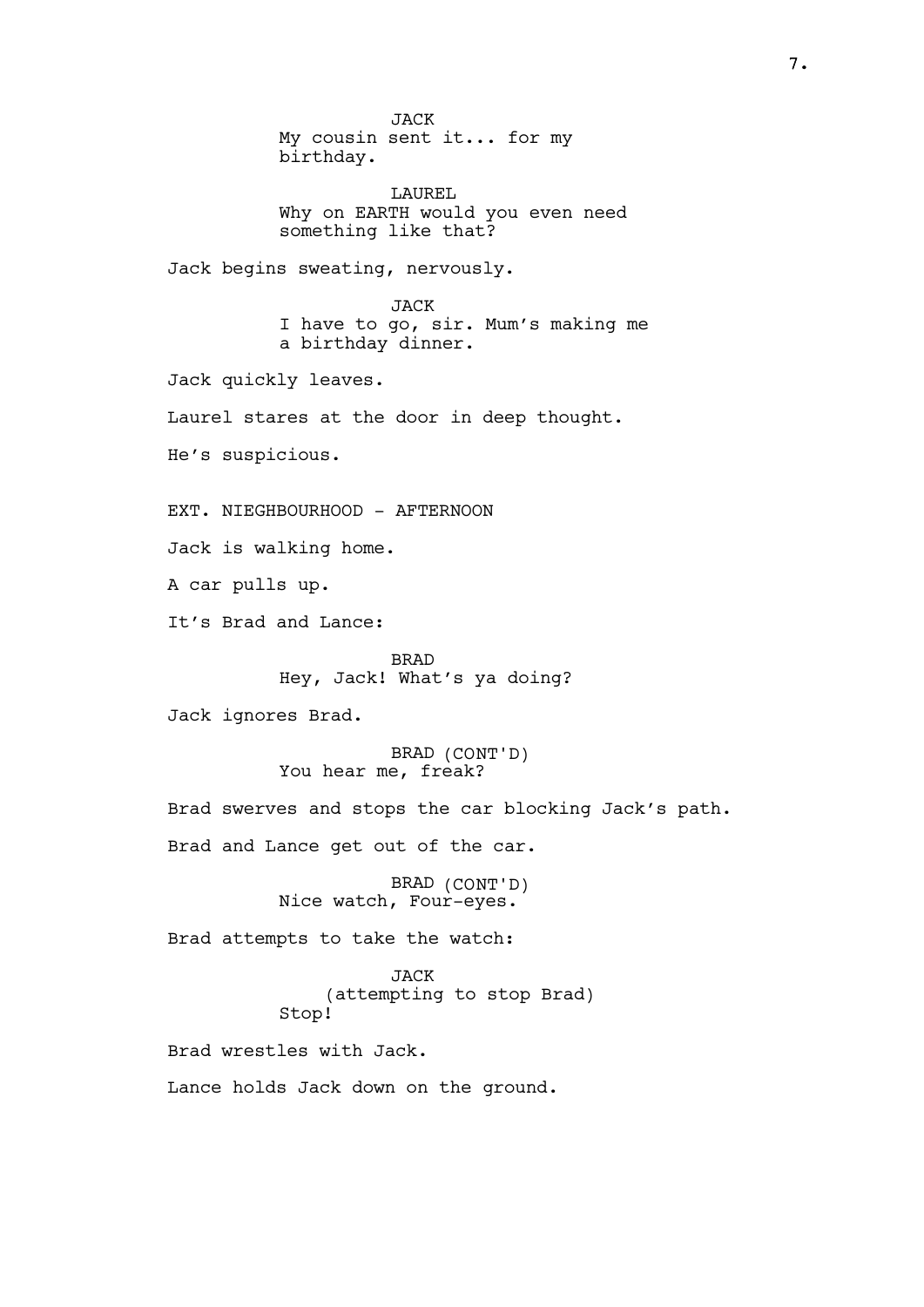**LANCE** Hold still, Shorts!

Brad removes the Kinetic Watch.

JACK You shouldn't have done that.

POW!

Jack pushes Brad and Lance and they go flying over the parked car.

Brad releases the watch in the air.

Jack grabs his watch, quickly gets up off the grass, and runs off.

INT. DINING ROOM - EVENING

Jack and Susan are eating:

SUSAN Did Cheryl like your watch?

JACK She was busy.

Susan notices the watch is scratched:

SUSAN (sigh) You scratched it, already?

JACK Sorry, mum. Brad jumped me--

SUSAN That little shi--!

JACK It's fine! It still works.

SUSAN Did you hurt him?

Jack stays silent.

SUSAN (CONT'D) (nervously) What did you do, Jack?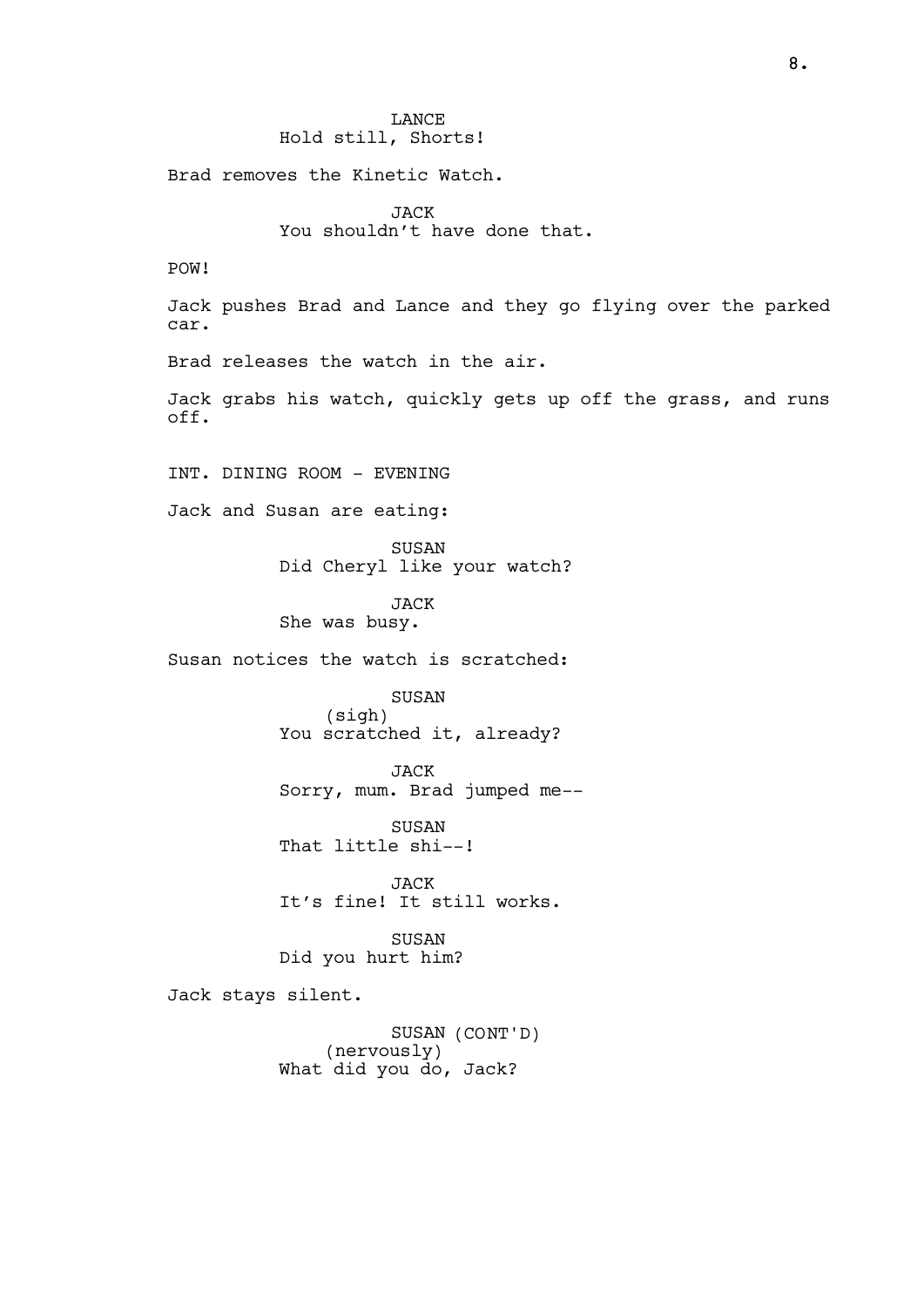JACK They took my watch off. I pushed them. SUSAN Them?! (beat) More than one?! JACK They went flying over Brad's car. SUSAN Oh my god... I have to call his mother. (beat) Go to your room. (beat) I bought you that watch for a reason, you know. JACK Why?! Because I'm different? Because this isn't really my home?! SUSAN Do not raise your voice at me! (points upstairs) Go to your room. Jack angrily gets up and storms off to his room. SUSAN (CONT'D) And you're grounded for the rest of the night! INT. BEDROOM - MORNING The alarm BEEPS. Jack reaches out, wearing the watch, and WHACKS the alarm. His glasses are next to it. LADY (O.S.) You're going to be late, again! Susan loudly opens Jack's bedroom door. She spreads Jack's blinds apart.

Jack rolls over away from the sun's rays.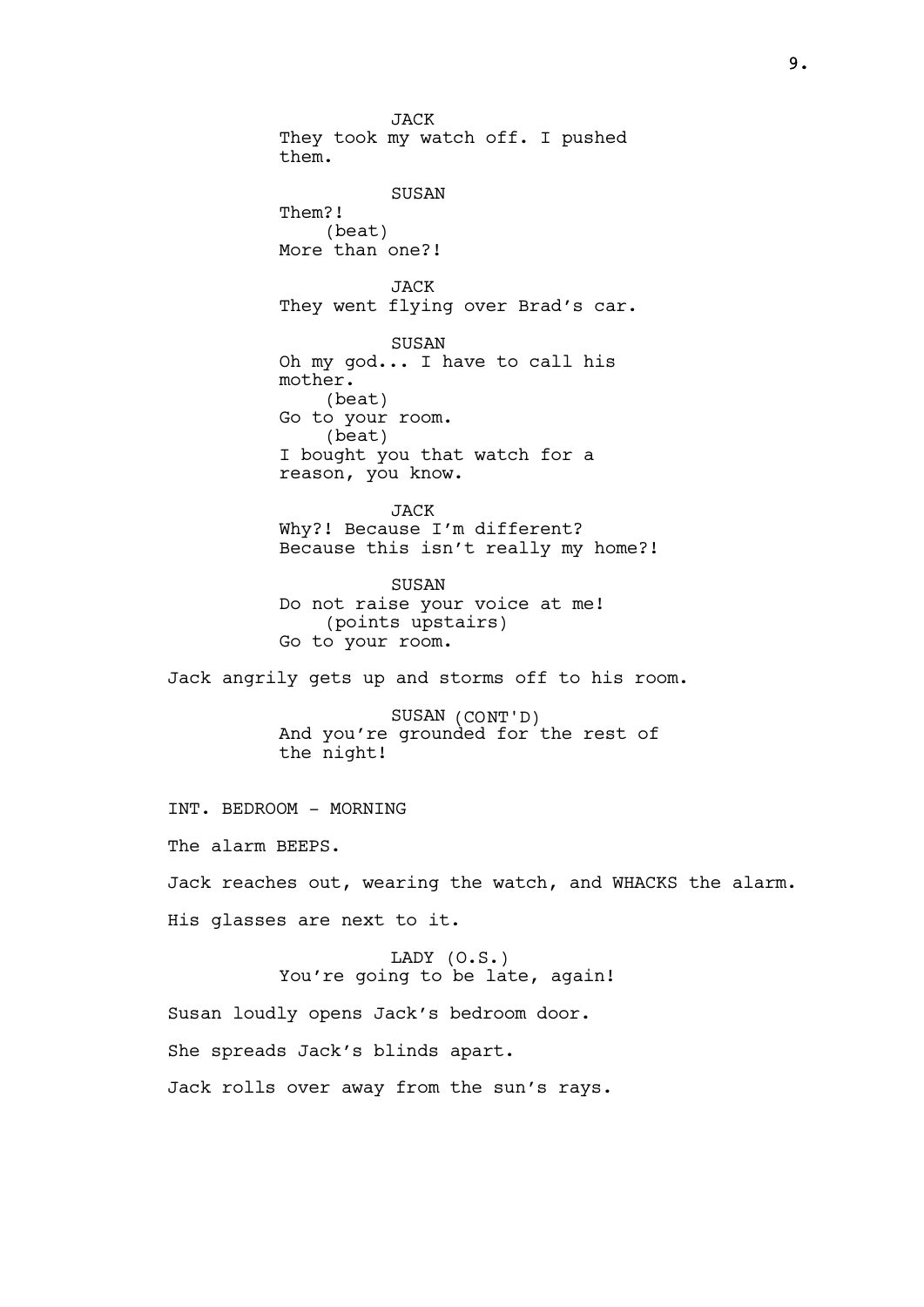SUSAN I've finished the alterations. Don't forget to come straight home and try on your suit.

JACK

Do I have to go to prom?

Susan shoots Jack an annoyed look.

EXT. CLASSROOM - AFTERNOON

School bell RINGS.

The class is working on their pop-quiz.

Lance is using crutches.

They are leaning on his desk.

Laurel is watching the clock:

LAUREL Pencils down! (beat) Place your quiz into the box on my desk on your way out. (beat) I'll also be supervising the prom, tonight, so don't even think about bringing alcohol!

BRAD (smirks to Lance) Yeah, right.

Brad and Lance laugh.

LANCE I can't go, man. That asshole sprained my ankle.

BRAD Just rock up with your crutches. Don't be a bitch! (beat) I'll come around to get you around four.

LANCE Whatever, man.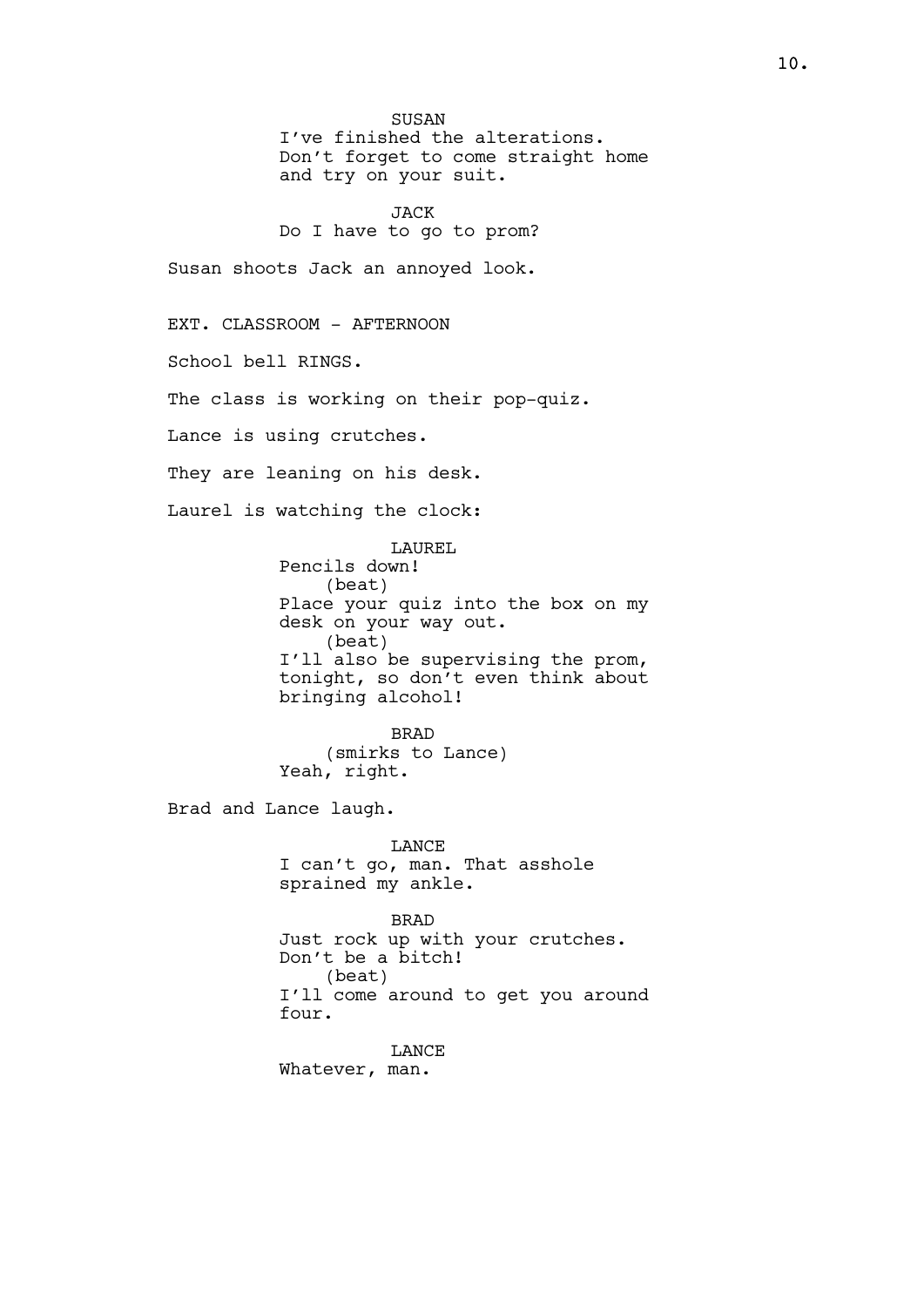BRAD And I'll sort out, Shorts.

INT. LOUNGE ROOM - EVENING

Susan is smiling, proud:

SUSAN You look so handsome! I still can't believe you don't have a date for this thing.

## JACK

Thanks, mum.

SUSAN You're welcome! Now, come. I wanna take a photo.

Jack shuffles over and stands in front of a white wall in the lounge room for a picture.

SNAP!

EXT. PROM - NIGHT

The school hall's exterior is decorated with balloons and lights along with signs created by the students.

INT. PROM - NIGHT

A band is playing "Earth Angel" as students are dancing.

Some students are eating...

Some are sneakily pouring alcohol into their drinks.

Brad and Cheryl enter the hall.

Lance and Gabby follow behind them.

BRAD Let's grab a drink.

CHERYL Don't you think we had enough in the limo?

BRAD Come on! It's prom!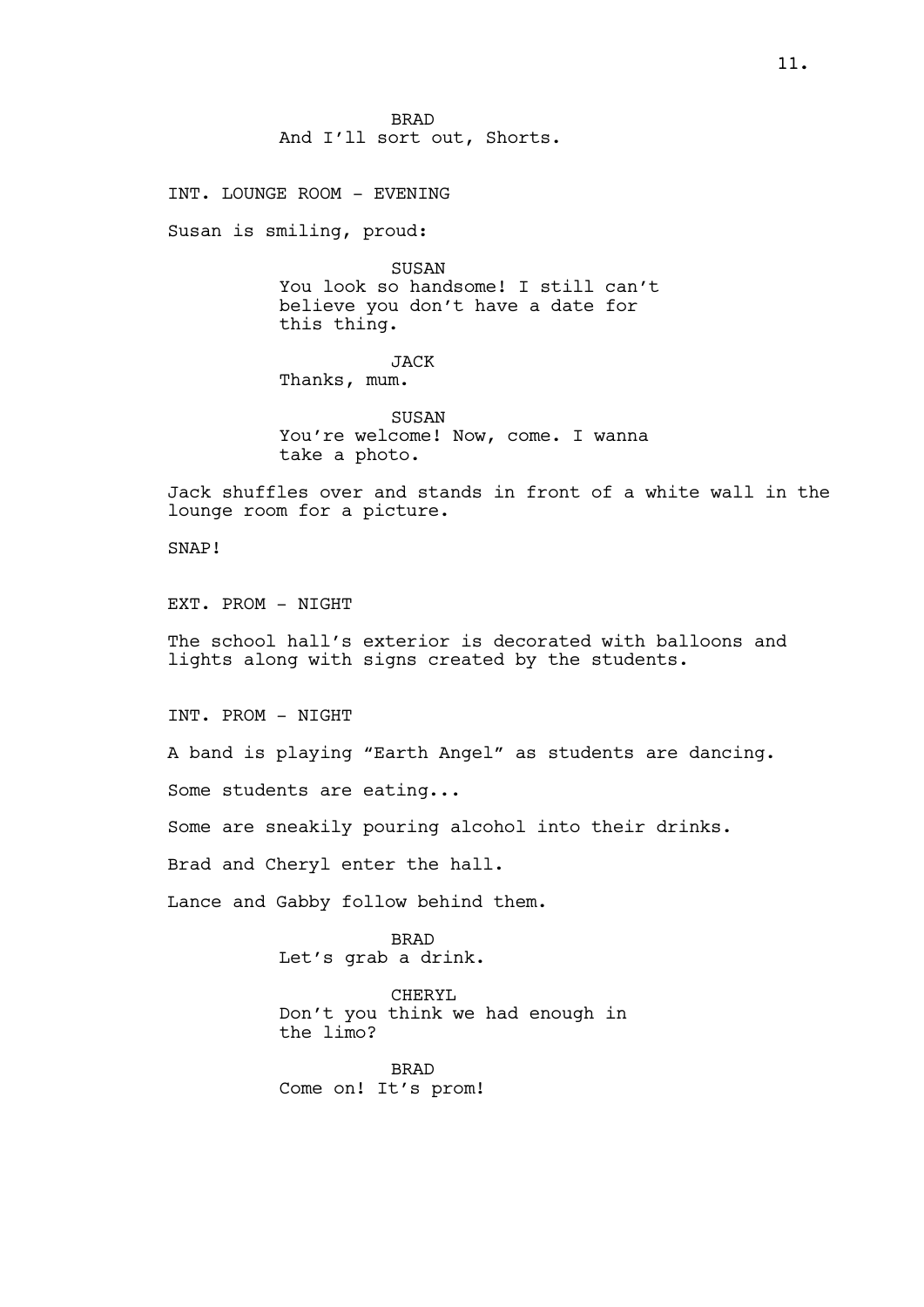GABBY You don't have to drink Cheryl LANCE How about some champagne? I snuck some in. Laurel is standing near the food table, eating. LAUREL Love crab cakes! The band changes SONG: LAUREL (CONT'D) Love this song! Laurel begins swaying. Jack enters the hall. He spots Cheryl dancing with Brad. Jack walks over to Laurel. LAUREL (CONT'D) Jack. Glad you made it. Any more tidbits from your cousin? JACK Not, yet... Jack notices Laurel's mouth is full: JACK (CONT'D) Crab cakes? LAUREL Love 'em... Try one. Jack grabs one and slowly takes a bite: LAUREL (CONT'D) I was thinking, Jack. Why an eighteen year old boy would need a Kinetic Watch? And how an eighteen year old boy could know so much about the galaxies? Jack looks at Cheryl. She's alone. She smiles at Jack.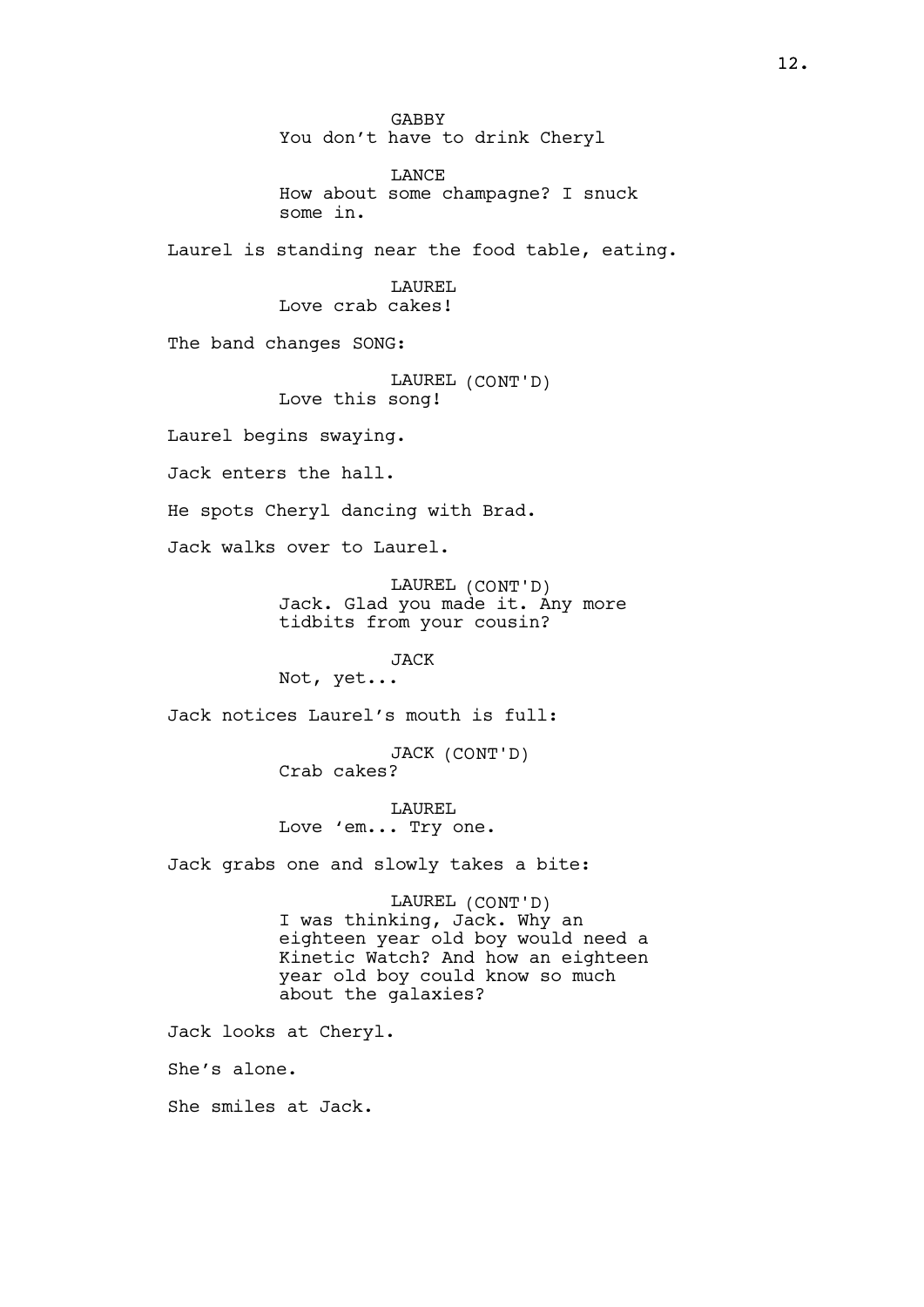JACK Excuse, sir. Jack begins walking toward Cheryl. Laurel lingers a look at Jack. Cheryl takes a sip of her drink: JACK (CONT'D) Hey, Cheryl. CHERYL Hey... Sorry about Brad and Lance. JACK How are they? CHERYL Lance's ankle is twisted but he'll survive. Jack looks away in disappointment. CHERYL (CONT'D) Do you dance? Cheryl smiles. JACK I'm not good-- BRAD (O.S.) What's going on here? Brad, Lance and Gabby return. CHERYL We're just talking, Brad. JACK I didn't mea-- BRAD How about I get my payback for yesterday, Shorts? Lance chuckles. Cheryl walks off. JACK Come on, man.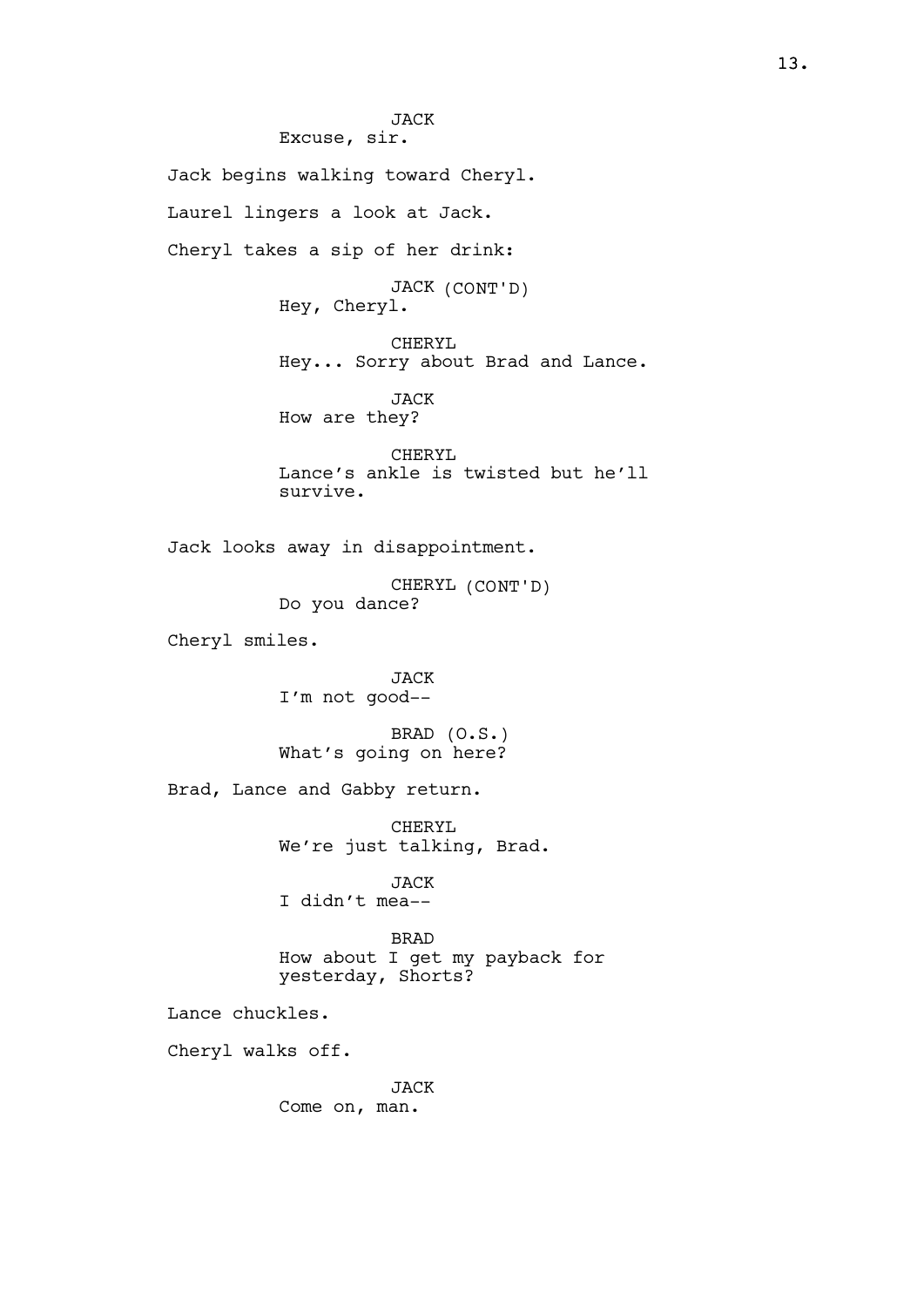CHERYL (to Brad) You're such an ass sometimes. Brad pulls out a pistol from under his jacket. LANCE Whoa, man! What the hell are you doing? BRAD I'm sick of that freak! The band stops playing. The students begin screaming and causing a commotion. Lance attempts to stop Brad. BANG! The Kinetic Watch slowly drops to the floor. Jack is standing in front of Lance. BRAD (CONT'D) What the hell?! Brad throws a left jab toward Jack. CRUNCH! Brad's hand is broken: BRAD (CONT'D) AHHHH!!! Jack pushes Brad to the ground. He picks up the gun. EXT. PROM - EARLY MORNING The students are scattered. The paramedics are attending to students and teachers while police officers question them. Jack is sitting with Cheryl, Gabby and Lance - wrapped in a blanket.